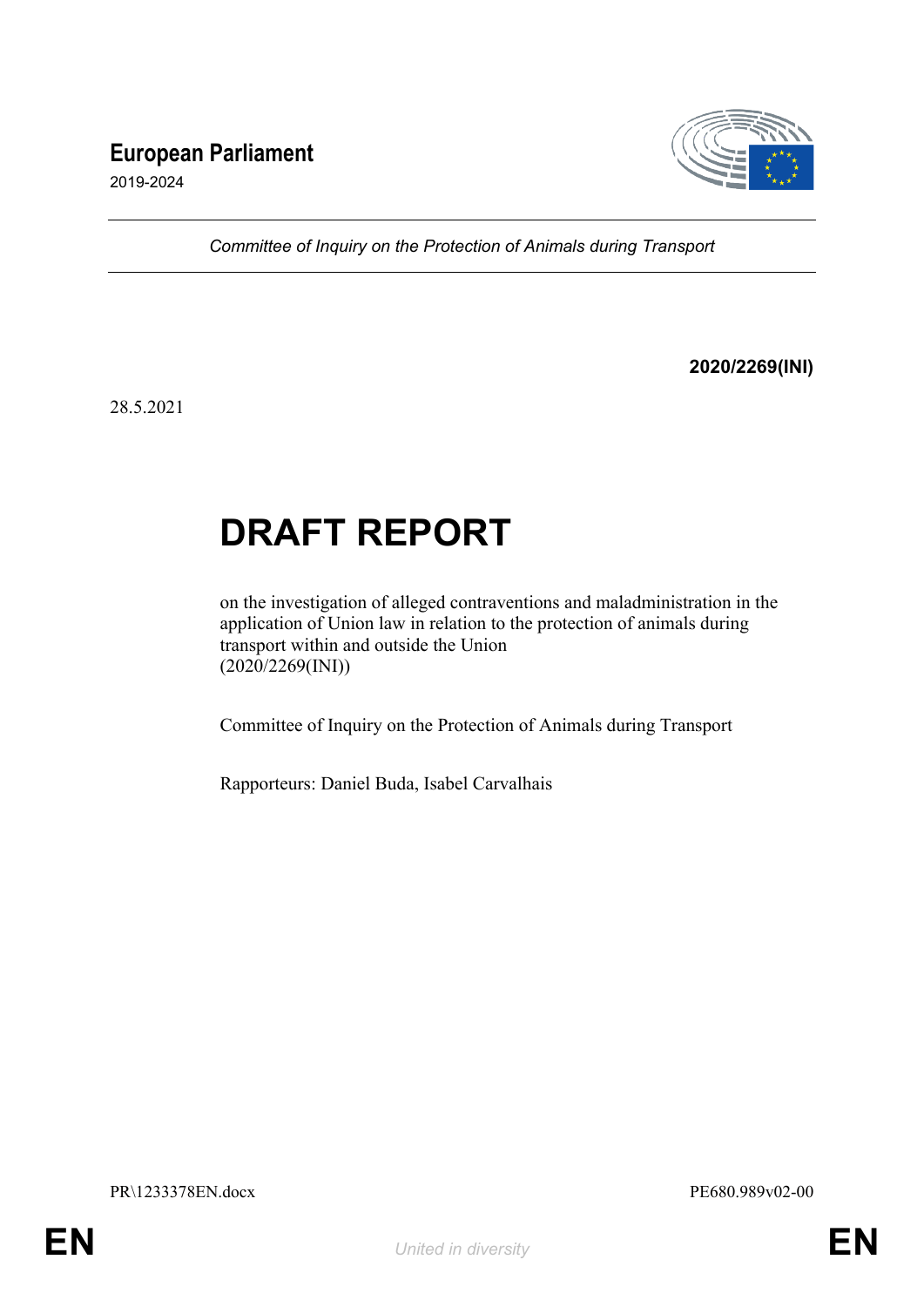PR\_INI

## **CONTENTS**

**Page**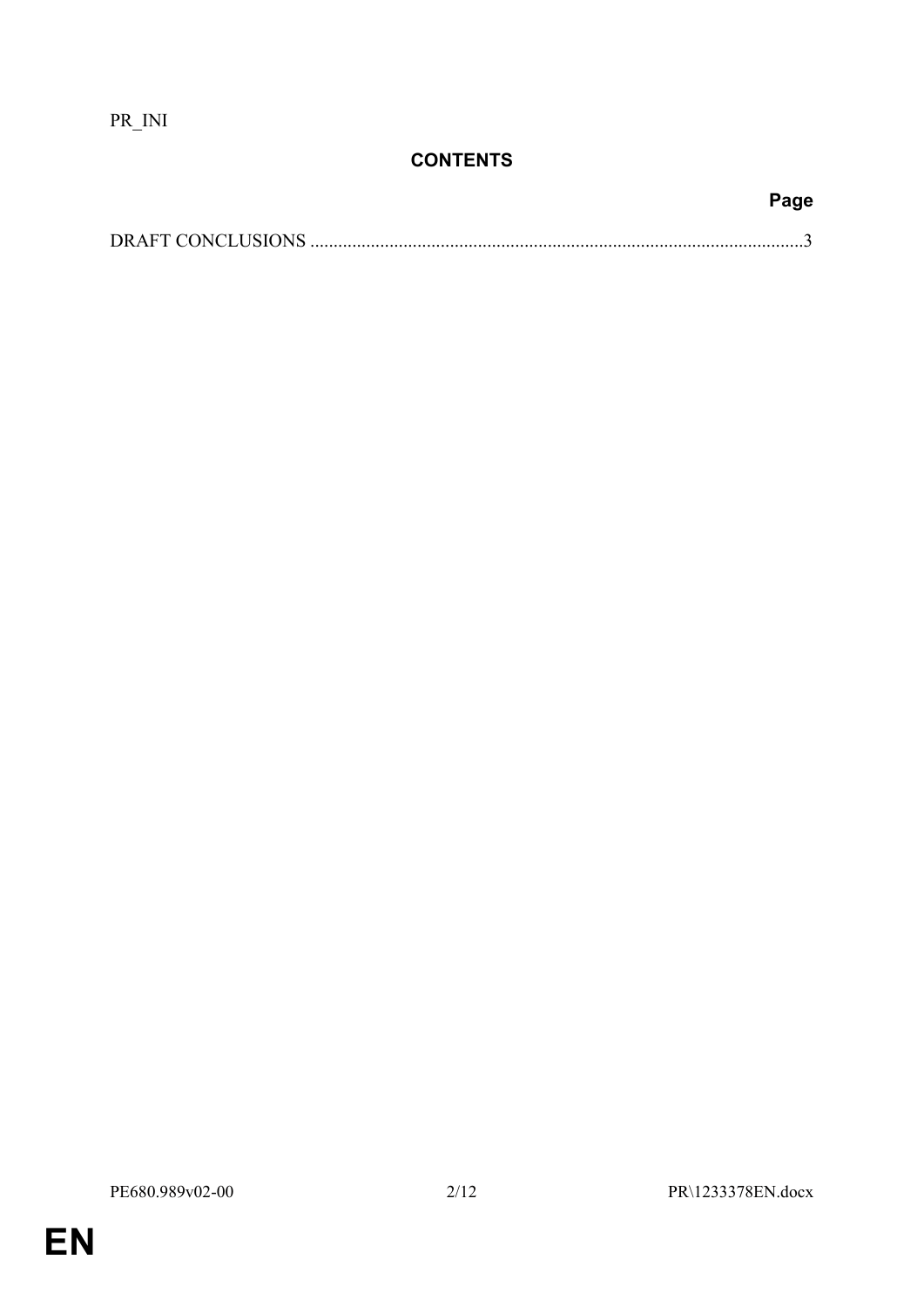### <span id="page-2-0"></span>**DRAFT CONCLUSIONS**

#### **on the investigation of alleged contraventions and maladministration in the application of Union law in relation to the protection of animals during transport within and outside the Union (2020/2269(INI))**

#### *The Committee of Inquiry on the Protection of Animals during Transport within and outside the Union,*

- *–* having regard to Article 226 of the Treaty on the Functioning of the European Union (TFEU),
- having regard to Decision 95/167/EC, Euratom, ECSC of the European Parliament, the Council and the Commission of 19 April 1995 on the detailed provisions governing the exercise of the European Parliament's right of inquiry<sup>1</sup>,
- having regard to its decision of 19 June 2020 on setting up a committee of inquiry to investigate alleged contraventions and maladministration in the application of Union law in relation to the protection of animals during transport within and outside the Union, and defining its responsibilities, numerical strength and term of office<sup>2</sup>,
- having regard to Article 4(3) of the Treaty on European Union (TEU), which stipulates that 'pursuant to the principle of sincere cooperation, the Union and the Member States shall, in full mutual respect, assist each other in carrying out tasks which flow from the Treaties',
- having regard to Article 17(1) of the TEU, which stipulates that the Commission 'shall oversee the application of Union law under the control of the Court of Justice of the European Union',
- having regard to Article 13 of the TFEU,
- having regard to Article 258 of the TFEU,
- having regard to Council Regulation (EC) No 1/2005 of 22 December 2004 on the protection of animals during transport and related operations and amending Directives 64/432/EEC and 93/119/EC and Regulation (EC) No 1255/97<sup>3</sup> ,
- having regard to Regulation (EU) 2017/625 of the European Parliament and of the Council of 15 March 2017 on official controls and other official activities performed to ensure the application of food and feed law, rules on animal health and welfare, plant health and plant protection products<sup>4</sup>,

<sup>1</sup>OJ L 113, 19.5.1995, p. 1.

<sup>&</sup>lt;sup>2</sup> Texts adopted, P9\_TA $(2020)0163$ .

<sup>3</sup>OJ L 3, 5.1.2005, p. 1.

<sup>4</sup> OJ L 95, 7.4.2017, p. 1.

PR\1233378EN.docx 3/12 PE680.989v02-00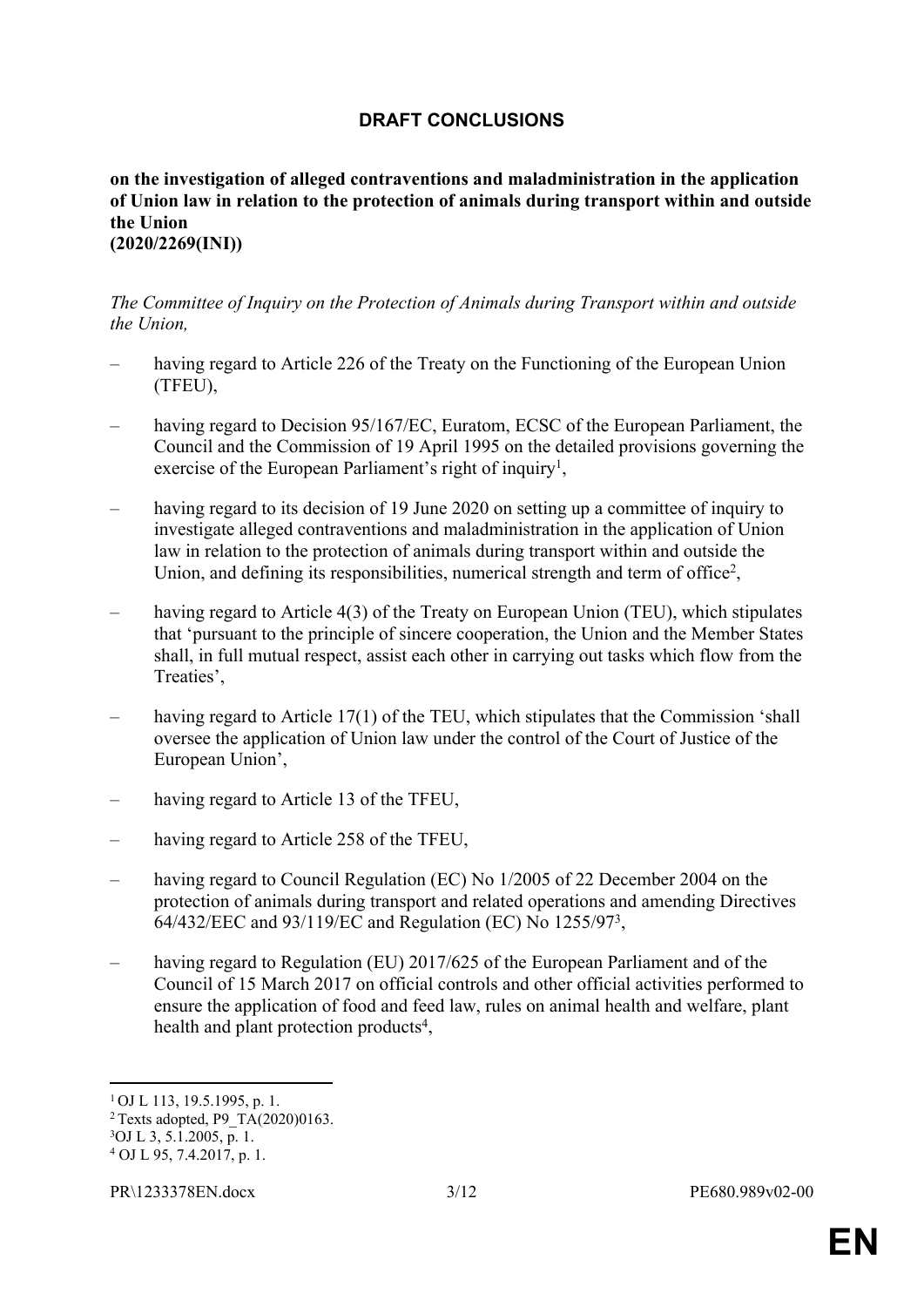- having regard to the European Food Safety Authority (EFSA) scientific opinion<sup>5</sup> of 2 December 2010 concerning the welfare of animals during transport,
- having regard to the judgment of the Court of Justice of the European Union of 23 April 2015 in Case C-424/13<sup>6</sup> ,
- having regard to the European Court of Auditors Special Report No 31/2018 on animal welfare in the EU<sup>7</sup>,
- having regard to its resolution of 14 February 2019 on the implementation of Council Regulation (EC) No 1/2005 on the protection of animals during transport within and outside the EU<sup>8</sup>,
- having regard to the Council conclusions of 16 December 2019 on animal welfare<sup>9</sup>,
- having regard to the Council report<sup>10</sup> of 22 April 2021 with the outcome of the questionnaire to contribute to the planned evaluation and revision of Regulation (EC) No 1/2005 on the protection of animals during transport as regards long distance transport to third countries,
- having regard to the Commission overview report on welfare of animals exported by  $road<sup>11</sup>$ ,
- having regard to the Commission overview report on welfare of animals exported by sea<sup>12</sup>,
- having regard to the Commission overview report on systems to prevent the transport of unfit animals in the  $EU^{13}$ ,
- having regard to the Commission communication of 18 February 2021 entitled 'Trade Policy Review – An Open, Sustainable and Assertive Trade Policy' (COM(2021)0066),
- having regard to the Commission communication of 20 May 2020 entitled 'A Farm to Fork Strategy for a fair, healthy and environmentally-friendly food system' (COM(2020)0381),
- having regard to the Commission report of 26 January 2018 on the impact of animal welfare international activities on the competitiveness of European livestock producers in a globalized world (COM(2018)0042),
- having regard to the EU trade strategy 'Trade4All' of 14 October 2015 and the Union's

<sup>5</sup><https://www.efsa.europa.eu/fr/efsajournal/pub/1966>

<sup>6</sup>Judgment of 23 April 2015, *Zuchtvieh-Export GmbH* v *Stadt Kempten*, C-424/13, ECLI:EU:C:2015:259.

<sup>7</sup>European Court of Auditors Special Report No 31/2018 of 14 November 2018 entitled 'Animal welfare in the EU: Closing the gap between ambitious goals and practical implementation'.

<sup>8</sup>OJ C 449, 23.12.2020, p. 157.

<sup>9</sup>Council conclusions on animal welfare - an integral part of sustainable animal production (16 December 2019). <sup>10</sup><https://data.consilium.europa.eu/doc/document/ST-7780-2021-INIT/en/pdf>

 $11$  Ref. Ares(2020)617395 – 31/01/2020.

<sup>&</sup>lt;sup>12</sup> Ref. Ares(2020)2217898 – 24/04/2020.

<sup>&</sup>lt;sup>13</sup> Ref. Ares(2016)4171631 – 05/08/2016.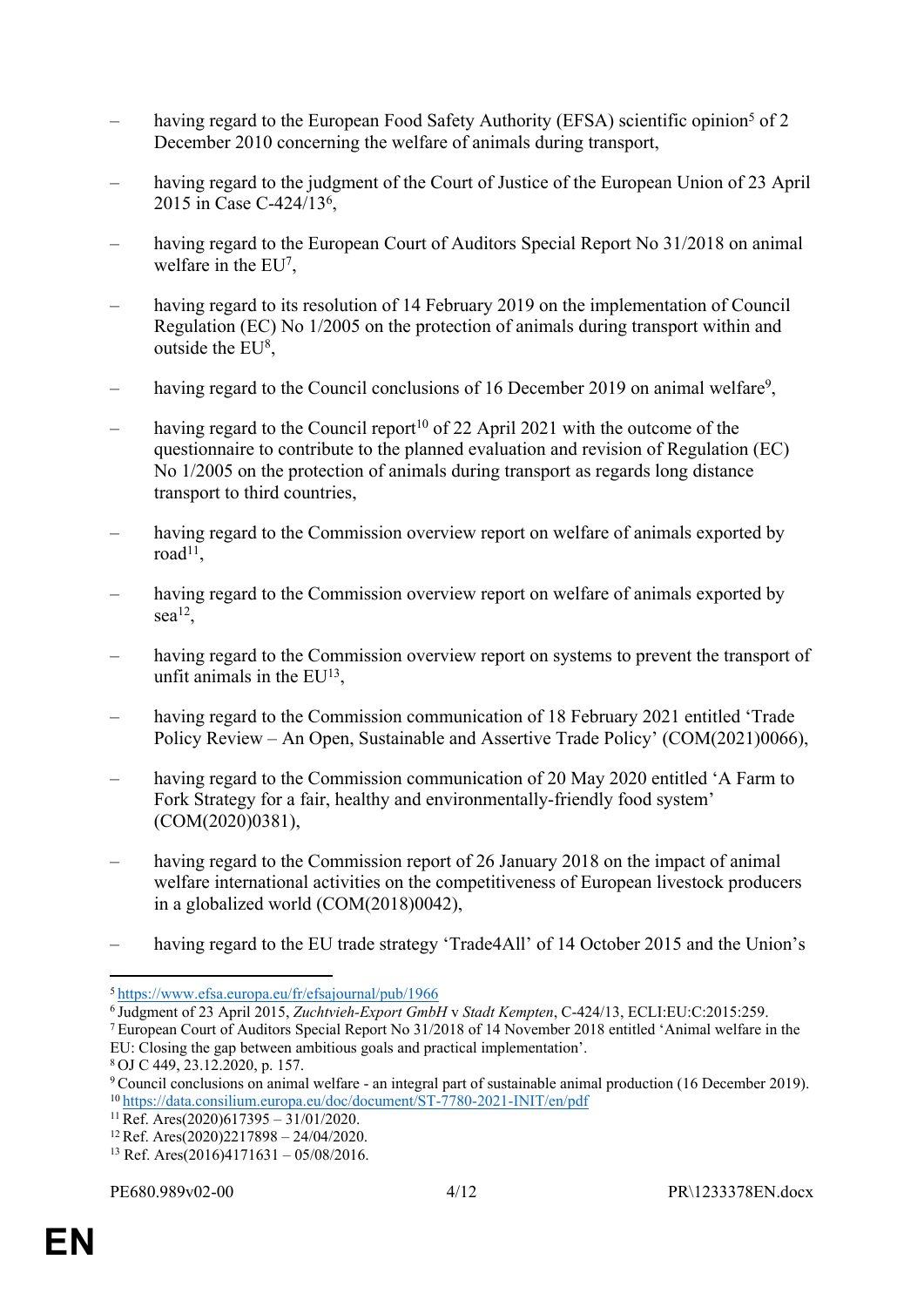trade values contained therein,

- having regard to Rule 208 of its Rules of Procedure,
- having regard to the final report of the Committee of Inquiry on the Protection of Animals during Transport within and outside the Union (A9-XXXX/2021),
- A. whereas Article 226 of the TFEU provides a legal basis for the establishment by Parliament of a temporary Committee of Inquiry to investigate alleged contraventions or maladministration in the implementation of Union law, without prejudice to the jurisdiction of national or Union courts, and whereas this constitutes an important element of Parliament's supervisory powers;
- B. whereas, on the basis of a proposal by the Conference of Presidents, Parliament decided on 19 June 2020 to set up a Committee of Inquiry to investigate alleged contraventions and maladministration in the application of Union law in relation to the protection of animals during transport within and outside the Union;
- C. whereas a contravention implies the existence of illegal conduct, namely an action or omission in breach of the law, on the part of Union institutions or bodies or Member States when implementing Union law;
- D. whereas maladministration means poor or failed administration that occurs, for example, if an institution fails to respect the principles of good administration, and whereas examples of maladministration include administrative irregularities and omissions, abuse of power, unfairness, malfunction or incompetence, discrimination, avoidable delays, refusal to provide information, negligence, and other shortcomings that reflect a malfunctioning in the application of Union law in any area covered by such law;
- E. whereas the Committee of Inquiry started work on 23 September 2020, setting out the methodology for its work consisting of public hearings, consultations of experts, requests for data, evidence and research;
- F. whereas Article 13 of the TFEU states that 'in formulating and implementing the Union's agriculture, fisheries, transport, internal market, research and technological development and space policies, the Union and the Member States shall, since animals are sentient beings, pay full regard to the welfare requirements of animals, while respecting the legislative or administrative provisions and customs of the Member States relating in particular to religious rites, cultural traditions and regional heritage';
- G. whereas Article 3 of Regulation (EC) No 1/2005 clearly states that 'no person shall transport animals or cause animals to be transported in a way likely to cause injury or undue suffering to them';
- H. whereas the judgement of the Court of Justice of the European Union of 23 April 2015 ruled that in order for a transport operation in the framework of Regulation (EC) No 1/2005 to be authorised by the competent authority of the place of departure, the organiser of the journey must submit a realistic journey log which indicates that the provisions of the regulation will be complied with, including for the stages of the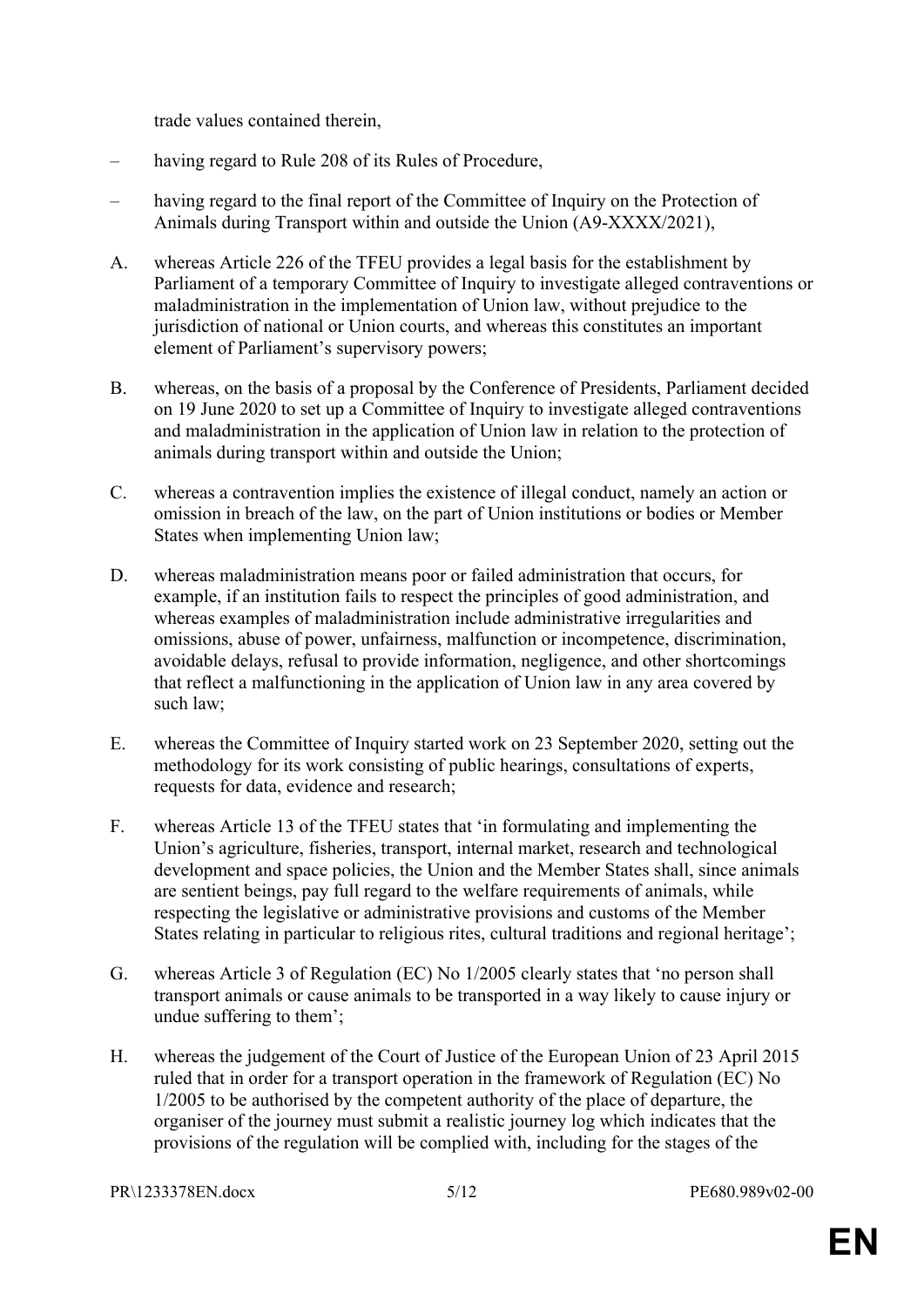journey taking place outside the EU;

- I. whereas a number of reasons exist for the movement of live animals, including marketing, fattening, slaughter, rearing and breeding;
- J. whereas every year millions of animals are transported over long distances within and between Member States and to third countries;
- K. whereas the value of the intra-EU trade in live animals was EUR 8.6 billion in 2018, with bovine animals, pigs and poultry having the highest values; whereas the export of live animals represents around EUR 1.6 billion and provides around 60 000 direct jobs and 300 000 indirect jobs, especially in rural areas<sup>14</sup>:

has adopted the following conclusions:

- 1. Emphasises that transport is stressful for animals and can have a potential impact on their health and welfare;
- 2. Recalls that in the Council conclusions of 16 December 2019 on animal welfare, all Member States recognised the challenges that long-distance transport implies for animal welfare, the shortcomings and inconsistencies in enforcing the rules and the need for better rule enforcement, as well as the need to review and update the current legislation;
- 3. Recalls that the Commission, in its 2011 report on the impact of Regulation (EC) No 1/2005, identified the enforcement of the regulation as a major challenge, partly because of differences in the interpretation of the requirements and partly because of the lack of controls by the Member States;
- 4. Considers that Regulation (EC) No 1/2005 does not fully take into account the different transport needs of animals, according to species, age, size and physical condition, or specific feeding and watering requirements;
- 5. Concludes that many of the problems in animal transport originate from unclear requirements and the lack of clear definitions in the current regulation, leaving room for uneven application of the rules and for increased risks for animals, and for unfair competition among operators in the sector, leaving companies which abide by the rules facing unfair competition from those which do not;
- 6. Welcomes the fact that the Commission has mandated EFSA to assess the most recent scientific information available on the welfare of the main farm species during transport and on risks to their well-being;

#### *Enforcement of Regulation (EC) No 1/2005*

7. Calls attention to the numerous reports and information from citizens, NGOs and audit reports on animal welfare problems during transport and non-compliance with the regulation, in particular concerning long journeys and transport to third countries, compromising the European Union's obligation to ensure the protection of animal

<sup>14</sup>At a Glance – 'EU trade and transport of live animals', European Parliament, Directorate-General for Parliamentary Research, Members' Research Service, 7 February 2020.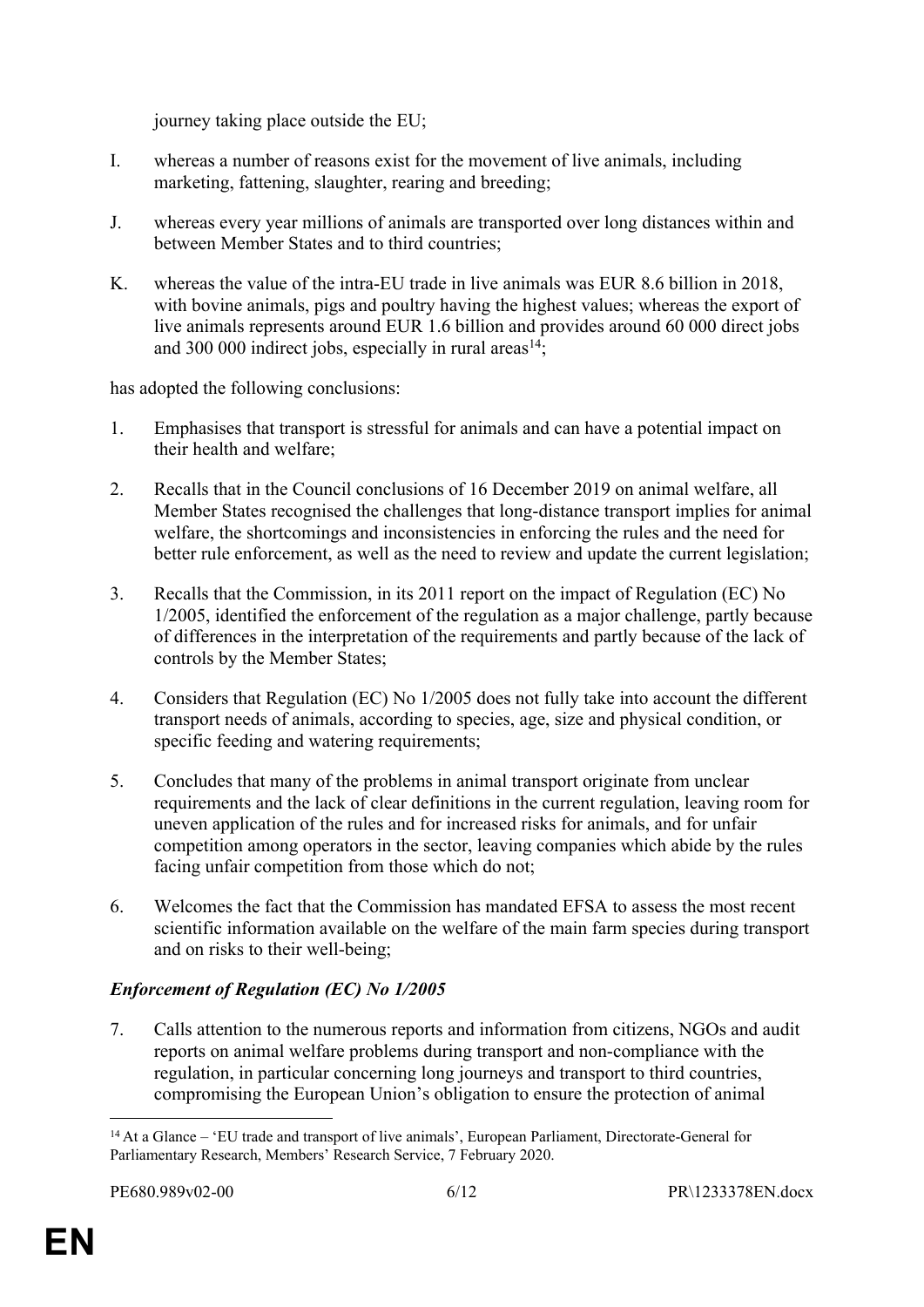welfare during transport;

- 8. Takes good note of the information provided by NGOs regarding the complaints lodged with the Commission on the alleged failure to comply with Regulation (EC) No 1/2005; takes note of their conclusions of systematic breaches of the regulation;
- 9. Acknowledges the letters sent by the Commission, in the framework of the Farm to Fork strategy, asking Member States to ensure immediate and full compliance with EU requirements, including on animal welfare during transport, and expressing its determination to take legal action in the event of systematic non-compliance; notes that no infringements proceedings have been opened by the Commission against any Member State;
- 10. Notes that the most frequently documented violations are linked to the lack of headroom, animals being unfit for transport, overcrowding, transport during extreme temperatures and journey duration;
- 11. Points out that the space allowances as defined in the regulation create room for different interpretations by the competent authorities and transporters, in particular when adaptations are needed to take account of meteorological conditions and journey times; stresses that overcrowding is particularly harmful for animals when combined with inadequate ventilation;
- 12. Recognises that unclear requirements for headroom often lead to situations where animals are not able to stand in their natural position, undermining the objective of protecting animals during transport;
- 13. Recognises that faults have been reported in the loading of animals without observing the requirements for their separation in accordance with age, size and whether they have horns;
- 14. Takes note of several reports of incorrect handling during animal loading and unloading, causing unnecessary stress and suffering; stresses that proper animal handling results in shorter loading and unloading times, reduced weight loss, fewer injuries and wounds and, ultimately, better meat quality;
- 15. Finds that inadequate partitions in road vehicles constitute a common violation of the Animal Transport Regulation and have the potential to cause injuries to animals;
- 16. Stresses that according to Regulation (EC) No 1/2005, the farmer, the driver and transport companies share equal responsibility for assessing whether animals are fit for transport; notes that the most common breaches in this respect concern the transport of pregnant animals, animals more than 90 % of the way through gestation, which sometimes give birth on board, downers (with physiological weakness and/or wounds or a pathological condition), and animals with wounds or prolapses;

#### *Authorisation procedures and approval of means of transport*

17. Is very concerned about the number of reports of inappropriate vehicles being used to transport live animals, whether by land or by sea, and recognises the major differences

PR\1233378EN.docx 7/12 PE680.989v02-00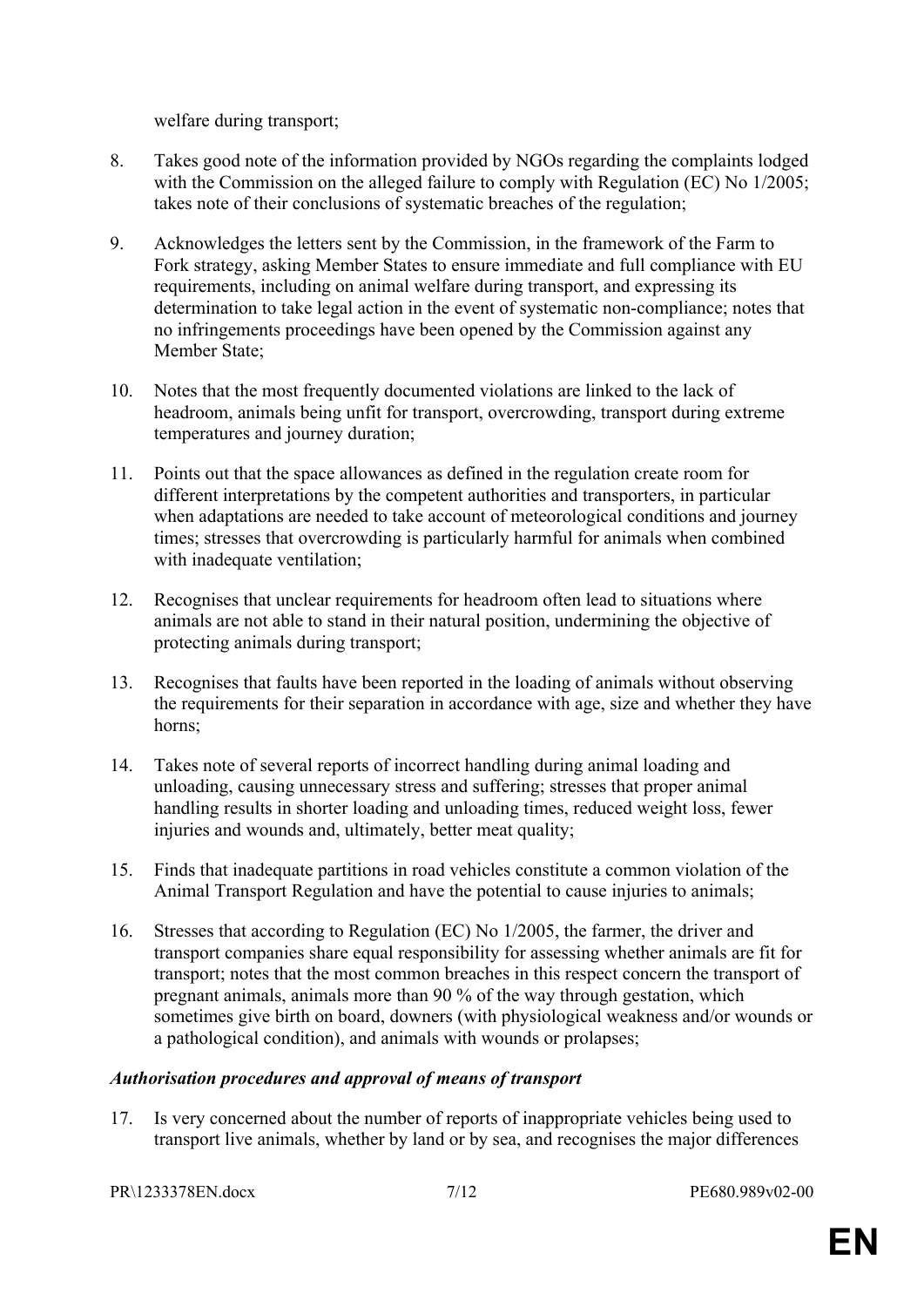between the Member States in interpreting and enforcing the regulation, as far as the approval of the means of transport is concerned;

- 18. Points out with concern that the inspection and certification procedures for livestock vessels are not harmonised and lack mandatory inspection criteria, which is aggravated by the fact that the results of these procedures are not communicated between Member States, leading to the real possibility of a vessel that has been rejected in one Member State being approved in another; notes that there is evidence that the authorities in some Member States have approved and/or permitted the use of vessels which do not comply with the EU rules on animal welfare;
- 19. Takes note of the Commission's findings that, with some exceptions, the systems in place for livestock vessel approval are insufficient to minimise the risks, mainly because the majority of the competent authorities inspecting livestock vessels do not have adequate procedures, or access to specific technical expertise, to verify vessels' systems for water pumps, ventilation and drainage, all of which are critical for animal welfare during a journey on a livestock vessel;
- 20. Welcomes the Commission's intention to develop, together with the European Maritime Safety Agency, a European Union database of inspections of sea vessels, aimed at establishing a common register of checks to allow all Member States to see all the previous checks performed on a vessel and their results;
- 21. Acknowledges the existence, in general, of well-developed national guidelines for the approval of livestock vehicles for road transport, but regrets that they are not always followed during the approval procedures;
- 22. Agrees that the weaknesses related to the approval of road transport vehicles can be linked to certificate templates being too general and not designed on a species and agespecific basis, thereby affecting the quality of inspection procedures by not providing enough detailed information;
- 23. Acknowledges that some road transport vehicles are not structurally appropriate and do not guarantee safety and comfort to the transported animals; notes that new and innovative solutions for watering and feeding systems, as well as solutions to better accommodate live animals during long journeys, are still lacking;
- 24. Notes that in a high number of vehicles, drinking facilities are not adapted to the specific drinking behaviour or size of the transported animals: are out of reach for the animals or are not available in sufficient number or with adequate distribution; regrets the fact that the current Regulation (EC) No 1/2005 does not give precise indications about the type or required number of watering devices inside the transport vehicle;
- 25. Notes that the vehicles used for transporting animals inside and outside the Union are often not equipped with air cooling systems; highlights that though air ventilation systems move the air through the animal compartment, the temperature inside the vehicle will nevertheless mainly reflect the external temperature, in particular when the vehicle is stationary;
- 26. Recalls that, while under the current legislation, the submission of contingency plans in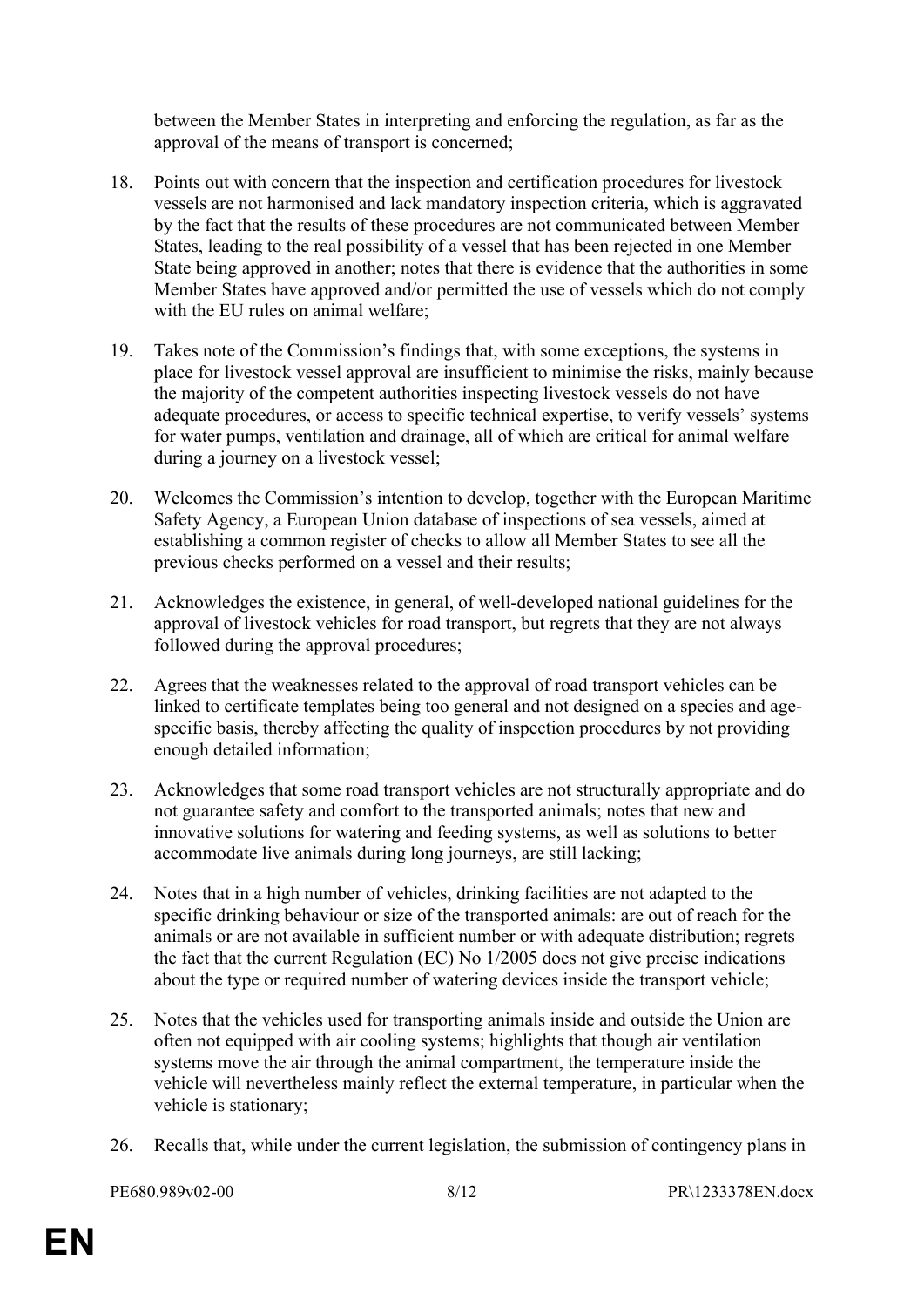the event of emergencies is a legal requirement to obtain transporter authorisations for long journeys, this is not the case for each journey and the possible specific needs thereof; observes with concern that few competent authorities, road transporters and transport organisers have feasible contingency plans to respond to emergency situations;

- 27. Draws attention to the fact that, under the current framework, the certificate of competence for the drivers and attendants of the means of transport can be valid for life, without any mandatory requirement set at European level for refresher courses and skills updates;
- 28. Recognises that training and education are essential to safeguarding the welfare of animals during transport, to guaranteeing that transport operators are well-prepared for activating contingency planning and ensuring that species-specific requirements are properly met; recognises that the workers responsible for the handling of animals in the ports, in particular, do not always receive appropriate training;

#### *Controls and data collection and exchange*

- 29. Recalls that the Official Controls Regulation (EU) No 2017/625 will replace, as of 15 December 2022, several provisions of Regulation (EC) No 1/2005, namely on checks on long journeys, training of the competent authorities' staff, checks at exit points, emergency measures in the case of non-compliance, mutual assistance and exchange of information, infringements and on-the-spot checks by the Commission;
- 30. Recalls that according to the Court of Auditors report from 2018, most of the national authorities did not use the information available in the Trade Control and Expert System (TRACES) to target their inspections and/or audits, in part due to existing user access restrictions; recognises that a better use of the TRACES system for the performance of retrospective checks should be ensured;
- 31. Takes note of the modifications to TRACES in place since January 2020, allowing Member States to see all journeys of the transports they have authorised and all journeys stopping at control posts located in their country;
- 32. Notes that further improvements to data collection systems and to TRACES can be made in the current legislative framework, to help harmonise procedures between Member States' competent authorities;
- 33. Expresses concern that the Member States are not required to record data on the transport of animals directly exported from their territories to outside the EU in TRACES;
- 34. Is aware that, despite the high level of non-compliance during animal transport, reporting of infringements between the Member States is poor and that effective and dissuasive sanctions against those who violate the regulation are lacking;
- 35. Highlights the complexity of the reporting systems, involving several entities at local and national level in each Member State; is aware that this results in communication difficulties between central, regional and local authorities, and among Member States;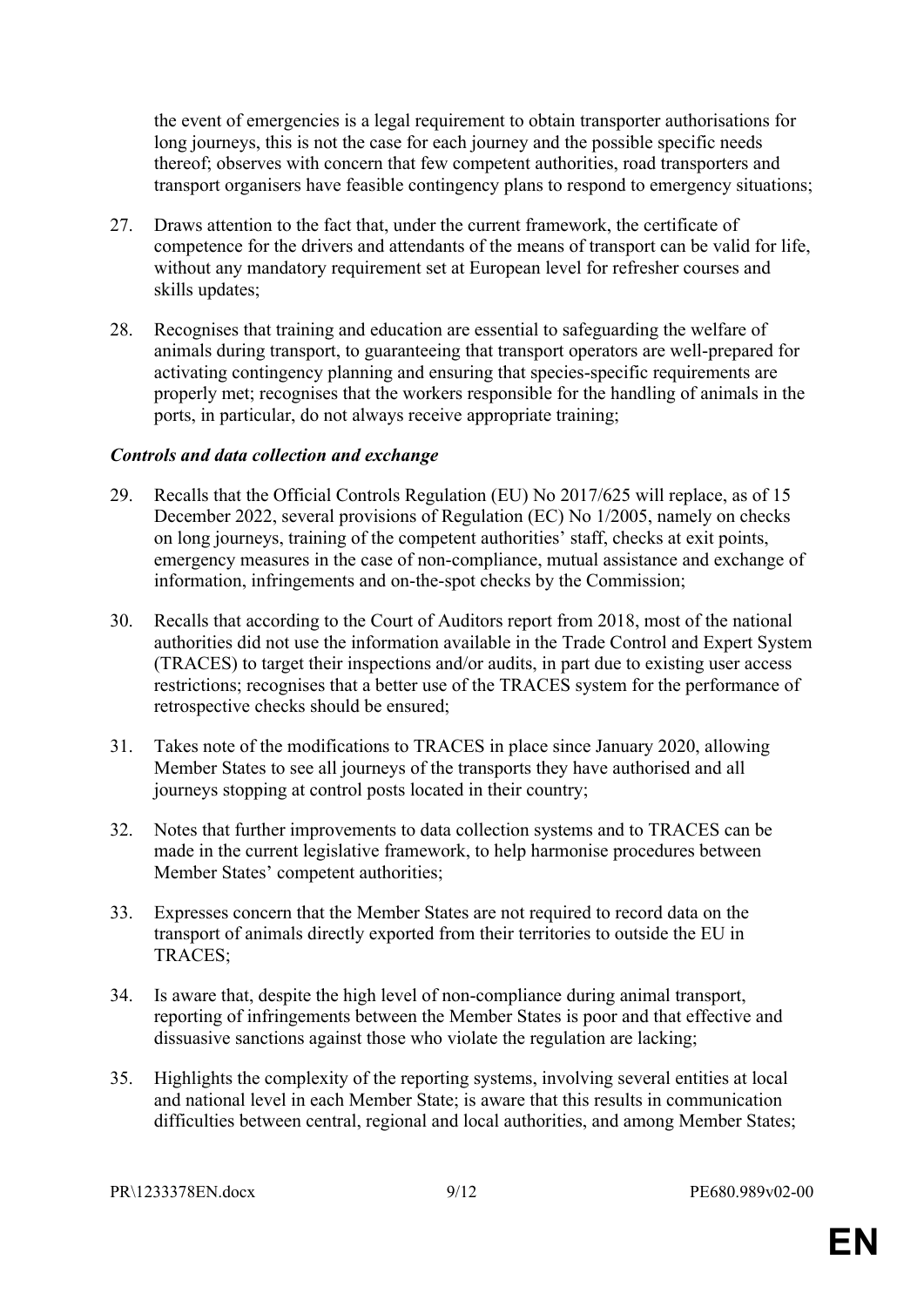- 36. Points out that Member States are solely responsible for creating sanction systems, which ultimately leaves each of them to define their own administrative and sanctioning procedures, as well as the level of penalties for infringements in the event of animal welfare violations during transport, thereby resulting in very different systems all across the EU;
- 37. Is aware that there are insufficient checks in some Member States, in particular road checks and retrospective checks;
- 38. Recognises the difficulties for competent authorities in performing checks and in collecting data, particularly on end-of-the journey log information and satellite navigation system data, which create difficulties when assessing journeys and performing retrospective checks, as well as for imposing sanctions on transporters from other Member States; recognises that this is due in part to the current system of paper journey logs and the lack of agreed standards for satellite navigation systems;
- 39. Notes the Commission's view that new technological advances in geolocation, electronic journey logs and tracing can allow for more data collection and analysis, thereby helping to improve risk analysis, targeted controls and inspections;

#### *Journey times and resting periods*

- 40. Recalls that, according to Article 3 of Regulation (EC) No 1/2005, all necessary arrangements shall be made in advance to minimise the length of the journey and meet the animals' needs during the journey;
- 41. Regrets the fact that, in spite of the mandatory use of control post facilities for unloading, watering, feeding and resting of animals during long journeys, the drivers of the vehicles do not always stop in keeping with the requirements of the regulation, as has been reported on various occasions;
- 42. Recalls that the current Regulation (EC) No 1/2005 does not give precise indications about the amount and the type of bedding to be made available for livestock; stresses that dirty or insufficient bedding exposes animals to the risk of injuries, cold and lack of physical comfort when lying down, and contributes to negative health conditions;
- 43. Takes note of the indications that many competent authorities often approve and stamp journey logs with unrealistically short estimated journey times;

#### *Temperature during transport*

- 44. Points out that exposure to temperatures outside the optimal range, and, in particular, to high temperatures, is one of the main causes of animal welfare problems and suffering during transport;
- 45. Notes that Regulation (EC) No 1/2005 only contains a general provision on temperature, lacking indications about the temperature-humidity index and about species- and age-specific optimal temperature ranges;
- 46. Recalls that the means of transport by road for long journeys must be fitted with a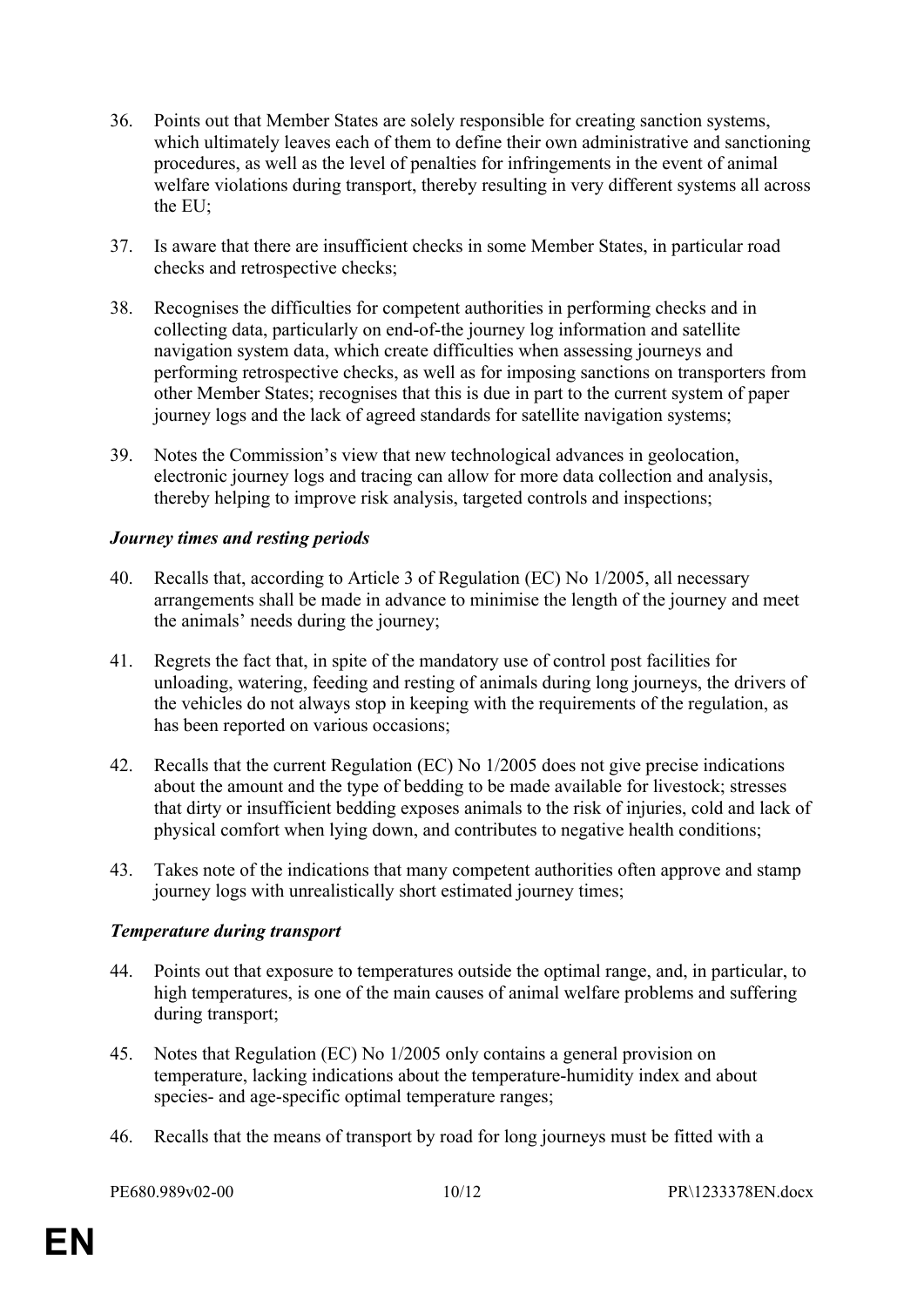temperature monitoring and recording system, as well as with a means of recording such data; regrets the lack of mandatory requirements for such systems in livestock vessels;

#### *Fitness for transport and animals with special needs*

- 47. Regrets the fact that in spite of provisions in the current regulation prohibiting the transport of animals considered not fit for transport, the Commission has stated that this is still a common occurrence in the  $EU^{15}$ :
- 48. Stresses the vulnerability of unweaned animals and that the current minimum age for the transport of calves is too low; highlights that, according to various experts and the former sub-group of the EU Animal Platform on Animal Welfare, more scientific evidence is needed to support good practices in the long-distance transport of unweaned animals and that the current provisions of Regulation (EC) No 1/2005 are not adapted to the needs of these animals;
- 49. Recalls that, according to the regulation, watering devices shall function properly and be appropriately designed and positioned for the different categories of animals (size and species) to be watered on board the vehicle;
- 50. Recalls the Commission's recommendations from 2009 to the competent authorities to ensure that unweaned animals are offered electrolytes or milk substitutes during the resting period and pointing out that metal nipples should not be considered suitable for unweaned calves; notes that feeding unweaned animals during their journey in lorries is technically impracticable and that other innovative solutions are needed;

#### *Specific provisions on transport by sea*

- 51. Highlights that, where proper infrastructure is lacking, the high number of animals moving quickly and simultaneously from trucks to vessels hinders the adequate inspection of individual animals; stresses that many ports of export are not equipped with housing facilities where animals can be unloaded and rest, particularly in the event of delays;
- 52. Stresses the lack of clarity of the provisions in the Animal Transport Regulation on the identification of the organiser and the transporter on the sea journey leg, particularly when the operation involves several consignments with different origins;
- 53. Considers that the presence of a veterinarian for the leg of the journey at sea to provide support for sick or injured animals on vessels constitutes good practice;

#### *Transport of live animals to third countries*

54. Welcomes the Commission's efforts to promote EU standards internationally, in the framework of the World Organisation for Animal Health (OIE); considers that the rules on the well-being of animals in third countries provide a lower level of protection than the EU standards and regrets the fact that OIE standards are not sufficiently applied in

<sup>&</sup>lt;sup>15</sup> Commission overview report on systems to prevent the transport of unfit animals in the EU.